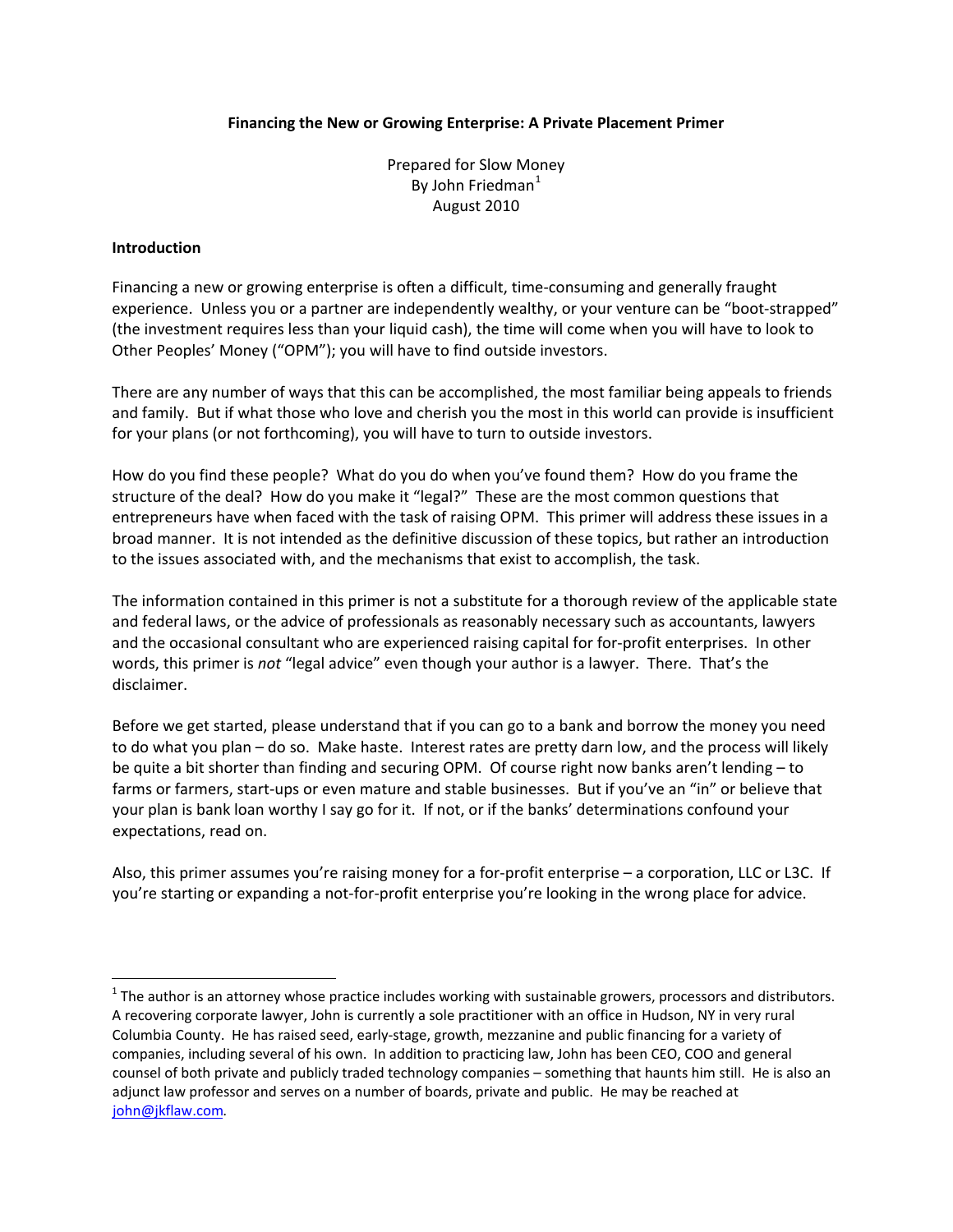#### **Terminology**

The process described in this primer is commonly referred to as a "**private placement**." In a private placement, a company (the "**issuer**") bundles some amount of its equity (ownership) and/or its debt possibly along with some specific rights (such as board representation, enhanced voting rights, "**preferences**" such as a guaranteed dividend, etc.) in what's called an "**offering**." The offering will typically be sliced into "**units**," each of which will be priced identically. The price for one unit is the minimum investment in the offering. The offering is typically described in a "**private placement memorandum**" (sometimes called a "**red herring**" or simply a "**book**") containing a detailed description of what you plan to do, how you plan to do it, why it's a good idea, what the relevant markets look like and what the relevant returns are – financial and "**soft**" (such as strengthening a local foodshed, maintenance of a desired viewshed, enhanced soil fertility, etc. – we're talking Slow Money undertakings here, right?). It will also contain financial information in the form of the 3 most common financial reports – the profit and loss statement (or "**P&L**"), the balance sheet and the statement of cashflows. If the issuer is looking for growth capital it will have historic numbers to report. These can be either "**audited**" (the preferred modality, meaning they've been inspected by a CPA applying Generally Accepted Accounting Principles ("**GAAP**," pronounced "gap") or "**pro forma**" (not audited). Whether or not you have historic financials to report, you will have to provide projected financials which will show how the issuer's growth will be positively impacted by the investors' capital (if the investment the issuer seeks won't have a positive impact on results you'd better rethink the private placement). All financials will be for some unit of time (a month or quarter) over a period of years (for projected financials 3 years is somewhat standard though the farther out you project the less accurate you're likely to be).

The issuer's equity and debt are collectively called "**securities**," and the offer for sale, and sale, of securities in the US is a regulated undertaking. At the federal level, it's regulated by the Securities and Exchange Commission ("**SEC**"); each state, naturally, also regulates under what are known as "**Blue Sky**" laws. Under the SEC's rules, all securities offered for sale in the US must be registered with the SEC unless they are exempt – and the private placements discussed below are *all exempt*. So don't freak out – you're not going to spend the rest of your working life filing out paperwork to raise a few dollars. That's not to say that these private placements are completely unregulated because in order to be exempt from registration the issuer must (in an irony lost only on attorneys) file some papers with the SEC and each state where securities are sold. But not many and not often, and the filings are not too invasive. In fact, as we'll see below, there's an excellent reason why the filings are needed.

A short note on "**notes**" is in order. The relevant federal statutory language defines a "security" as, among other things, a "note." Notes are debt instruments, i.e. they document the loan of funds from the investor to the issuer and the terms and conditions on which the loan is made (such as the date of maturity, the applicable interest rate or the lack of interest, whether periodic payments of principal, interest or both are required, whether the debt is secured by collateral or not, etc.). There are different types of notes but they all bear one defining characteristic: they all contain a promise (by the issuer, or "**debtor**") to repay the investor the amount of the loan at some future date. But the statutory language defining a "security" is prefaced with "unless the context otherwise requires." It is therefore widely understood that Congress didn't intend that every "note" be a "security." So when is a note not a security? The U.S. Supreme Court has determined that notes which bear a "family resemblance" to typical consumer notes (like checks, car loan notes, mortgages, etc.) are not securities under the federal securities law, and has provided a handy four‐part test to determine if this "family resemblance" exists. The prongs of this test center on the reasonable motivations of both the issuer and investor, the plan of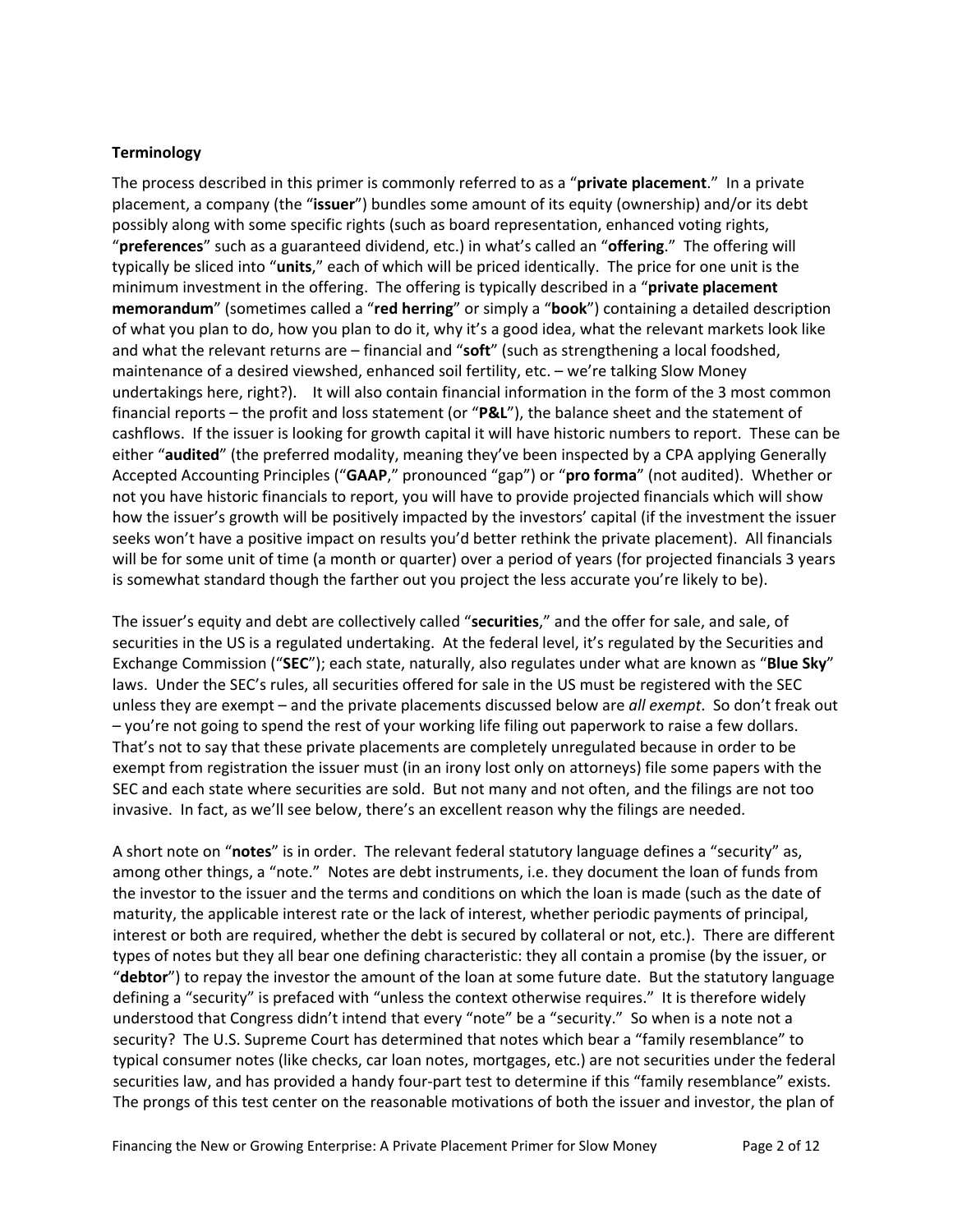distribution of the notes, the reasonable expectations of the public vis‐à‐vis the notes, and if there is some other regulatory framework which itself reduces the risk inherent in the notes. While a lengthy discourse on the application of each prong of the test is outside the scope of this primer, here are a few observations to help you understand if the notes you seek to issue in the units of your offering are "securities" under the relevant federal securities laws.

> Prong 1: If the issuer intends to use the proceeds of the notes for general corporate purposes, they are likely securities; if, on the other hand, you are offering notes to finance the acquisition of a particular piece of property (land, livestock, seed stock, a silo, tractor or manure spreader) they are likely not securities. If the notes are offered to raise cash to deal with specific cashflow issues and on their face require repayment (with or without interest) in less than 12 months from issue they are, again, likely not securities.

> Prong 2: the Supreme Court, in formulating the "family resemblance" test discusses whether or not the notes are purchased for speculative trading. Since for the most part this is not the case in the types of Slow Money transactions most of us contemplate, we have to look to another factor. The most common seems to be the whether or not the offer to purchase the notes is made to a broad segment of the public or not. If they are then the notes are more likely to be deemed securities. If, on the other hand, you make your offer to a small subset of the public (local farmers, etc.) you may be able to make a cogent and convincing argument that your notes meet this prong of the test.

Prong 3: This is the hardest part of the test to parse. If the notes you offer contain terms and conditions typical of "securities" then the public expectation is likely to be deemed to be that they are regulated.

Prong 4: Bank loans are typically regulated; private loans (like those from Happy Acre Farms to its investing neighbors) are not. No alternative regulatory framework to protect investors means the notes are more likely to be deemed securities within the federal law.

Does styling a debt instrument a "bond" rather than a "note" get you anywhere in this regard? No, not really. The typical difference between these similar investment vehicles is that the former are typically secured (i.e. there is specific collateral backing the debt obligation) while the latter are typically unsecured. Bonds also typically have much longer maturity periods – 20 years not being uncommon. Notes, on the other hand, are typically for much shorter periods such as several months, or 1 to 5 years.

When a potential investor agrees to participate in the placement, s/he is said to "**subscribe**" and is called a "**subscriber**." Potential investors become subscribers by executing a contract between themselves and the issuer wherein the subscriber agrees to pay a certain amount of money to the issuer for a certain number of units of the offering, and the issuer agrees to issue the units to the subscriber in return. The form of this contract – called the "**subscription agreement**") is typically included in the issuer's private placement memorandum as described below.

So are all offerings required either to be registered or exempt? No. If what you're offering isn't a security (such as a note that meets the four-prong test discussed above) it needn't be registered or exempt. A CSA share? No – it represents a thing (a weekly basket of a particular farm's harvest for instance). An IOU for \$10,000 against the proceeds when that same farm's harvest is sold? Maybe (an IOU is a note) – the IOU represents a right (in this case to future payment), not the harvest itself. If it

Financing the New or Growing Enterprise: A Private Placement Primer for Slow Money Page 3 of 12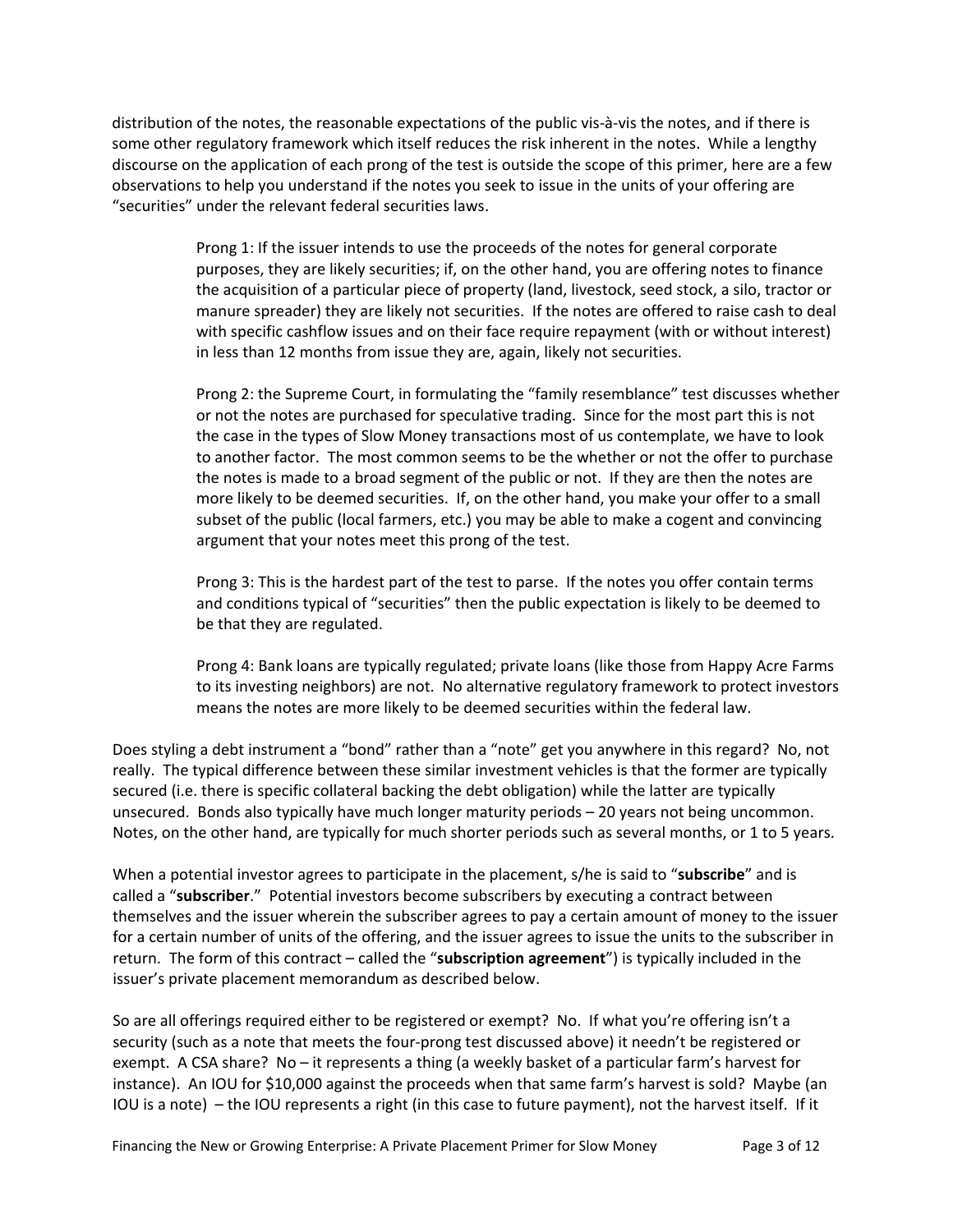meets the four‐prong test it needn't be registered or qualify for an exemption; but if it doesn't meet this test it is a security. We needn't spend too much time in this discussion. Suffice it to say that in most all transactions between an issuer and a number of third‐parties that are trading money (or the promise of money in the future) for a right as opposed to a thing where the right is typically represented by a contract or a certificate, the thing sold is a security for the law's purposes. As in much of life, if you're in doubt as to whether your offering is of securities or not, it is often best to err on the side of caution, assume the units are comprised of securities, and behave accordingly.

So what behavior is "accordingly?" Let's turn our attention to that now.

# **The Regulatory Framework: Why It Exists**

Many of us drawn to the ethos of Slow Money have a strong anti‐regulatory bent. We are entrepreneurs and activists who tend to put people and the environment first – in our work and our personal lives. We view what we *do* as *doing good*. And we're not wrong in this in my estimation. The logical result of these trends is often a disdain for the regulatory mindset that proscribes this or requires that. Why, we ask, should we be beset with these artificial burdens when clearly what we do benefits society?

When it comes to the mechanics of seeking and securing third‐party investment in our projects the rules and regulations can seem fantastically byzantine , the language daunting and plain weird. Red herrings? The Securities Act? The Securities Exchange Act? Due diligence? Pro forma financials? Blue Sky laws? Regulation D? It wouldn't be understating things, and most lawyers wouldn't disparage the question, to ask "who was doing the thinking when these rules were crafted?"

Well, the short answer is lots and lots of folks –mostly elected representatives, lobbyists and judges. Whether that explains the problem or not I leave for another day. For us, now, the important thing is that throughout all the myriad statutes, rules, regulations and court decisions concerning raising investment from others there is one over-riding concept that, once made clear, typically makes much of what comes next rather obvious:

# The purpose of these laws is to provide transparency for potential investors so they have at least an even *chance to avoid getting conned by unscrupulous operators.*

That's it. That's what all the literally millions of words devoted to the subject come down to: those of us looking to attract outside investors are required to let the sunshine in as it relates to our proposed venture – financially, operationally, strategically, and about who we are professionally. In other words, it's all about disclosure.

"All well and good," you say, "but I'm not unscrupulous so why must I follow these rules? Since I've no intent to defraud my investors there's no danger of them getting the short end from me – so where's the upside for me?" Certainly there are a number of good reasons to follow the rules – it's what good citizens do, it gives you a warm fuzzy feeling inside, you really like paperwork, you don't want the financial police (often the FBI) knocking on your door, etc. But, among all these excellent reasons, there are a few truly outstanding ones.

1. Whatever you disclose you are immune from.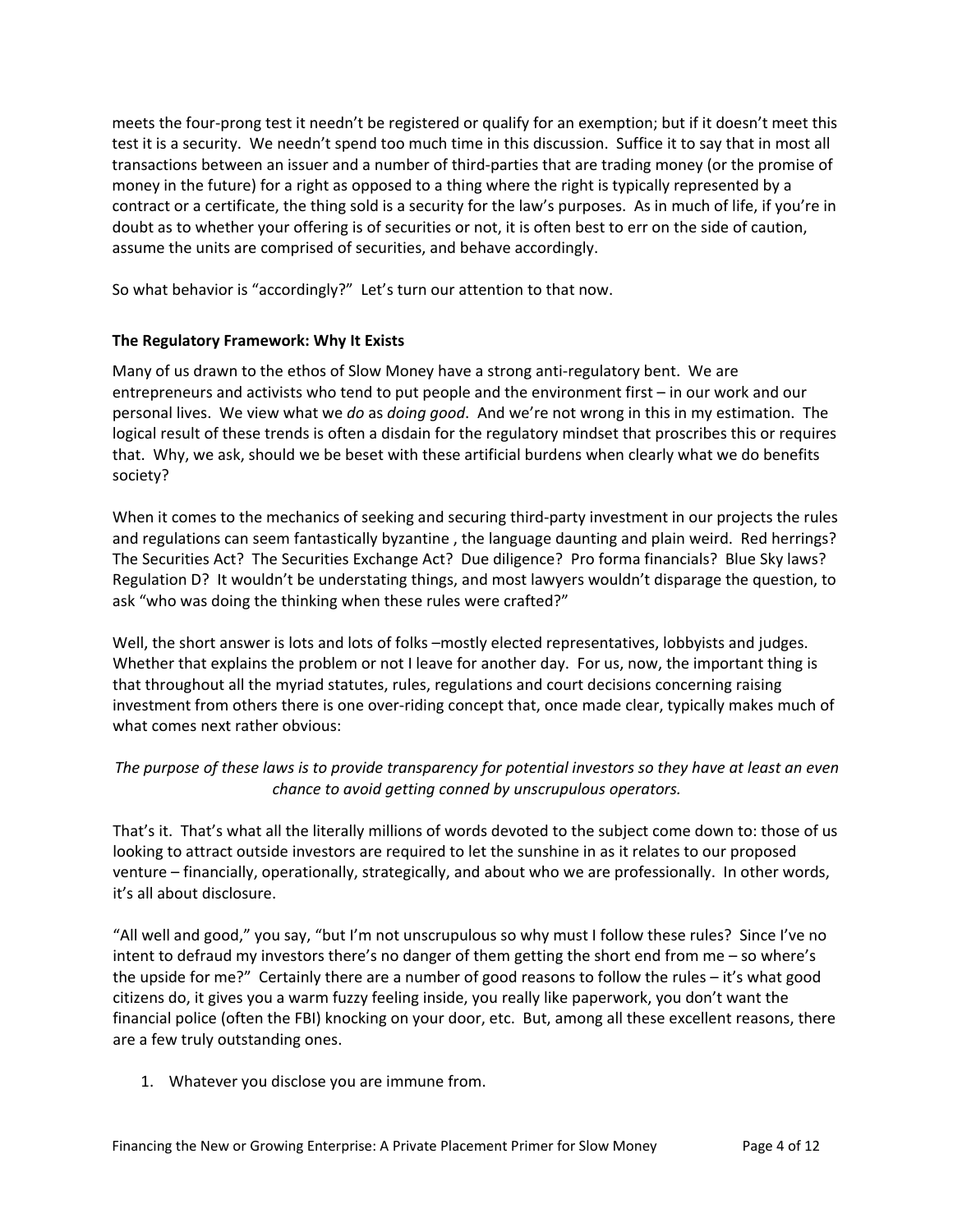Been in business for a while and need outside capital to expand and pay off a few accumulated bills? Tell an investor you need to expand but forget to mention the aging A/P and, when you spend 10% of the money raised to bring those accounts current you've committed a fraud. Oops. Tell the investor about the A/P problem upfront and s/he can't complain – the fact that the delinquencies existed and the potential use of funds was planned are both disclosed beforehand this disclosure protects the entrepreneur. Protects from what? Why litigation of course. Lengthy, complex, spectacularly expensive litigation. As I tell my clients, the only ones who benefit from time-consuming court cases are the lawyers involved. Everyone else loses one way or the other – money certainly, peace of mind too, sometimes and most sadly relationships, always sleep. Litigation is to be avoided like a pack of rabid monkeys.

2. Investors are like family dogs – they find comfort in the familiar.

If the potential investors you are speaking with have any experience in the types of private investments we are all proposing, they will expect you – as a potential "target" of their scarce cash – to provide them the types of disclosures they've received in the past. And they'll expect it in a certain form. See? Just like your dog – they want their biscuit on the rug in the living room where the family is watching TV in the evening. Typically, investors will ask for things such as an executive summary of the deal (what the company does, how it does it, what it costs, what it makes, and what's being both sought in terms of investment and offered in return), pro forma financials (the so-called "standard" financial reports – historic and projected – a P&L statement, balance sheet and statement of cash flows), and, eventually (hopefully) your entire business plan which may (ideally) be encapsulated in a "red herring" (the "official" offering document – alternatively called a private placement memorandum or simply your "book"). If your potential investors are inexperienced they'll be fabulously impressed by your professionalism in having anticipated their questions so presciently – and in writing no less!

3. The exercise of complying with the rules can clarify both your strategic thinking and your pitch to potential investors as it identifies problems with your plan – so you find them before potential investors do (so embarrassing and often the end of that conversation).

It's your business – who knows it better than you? Hopefully no one. Going through the routine of putting your plan to paper, the verbiage and numbers, will help you clarify your thinking, identify problems and craft solutions to them. It will help you perfect how you describe what you're doing and planning to do, and so make you (at least sound) more organized, coherent and articulate about your plans and how you will use the investors' capital. It's ok to respond "I don't know, let me get back to you" when posed a question you don't know the answer to (corollary: it is NEVER ok to lie to a potential investor – the relationship is intrinsically one of trust); it's much more impressive (and thus better) to have a ready answer based on your historic and projected operations. When you can demonstrate a thorough understanding of your business and can adequately explain it to others potential investors will be impressed. And you want to impress them: you're selling them your vision, offering them participation in the upside (financial, "green," soil-fertility-promoting, good land and animal stewardship, etc.).

One final note: no matter whether your offering is of securities or not, whether it is exempt from registration or requires the full‐court press of complete Securities Act and Blue Sky compliance, all business dealings – raising outside capital included – are subject to the various federal and state anti‐ fraud laws. You may not lie, you may not cheat. Those behaviors are reserved for large multi‐national corporations (or so it seems).

Financing the New or Growing Enterprise: A Private Placement Primer for Slow Money Page 5 of 12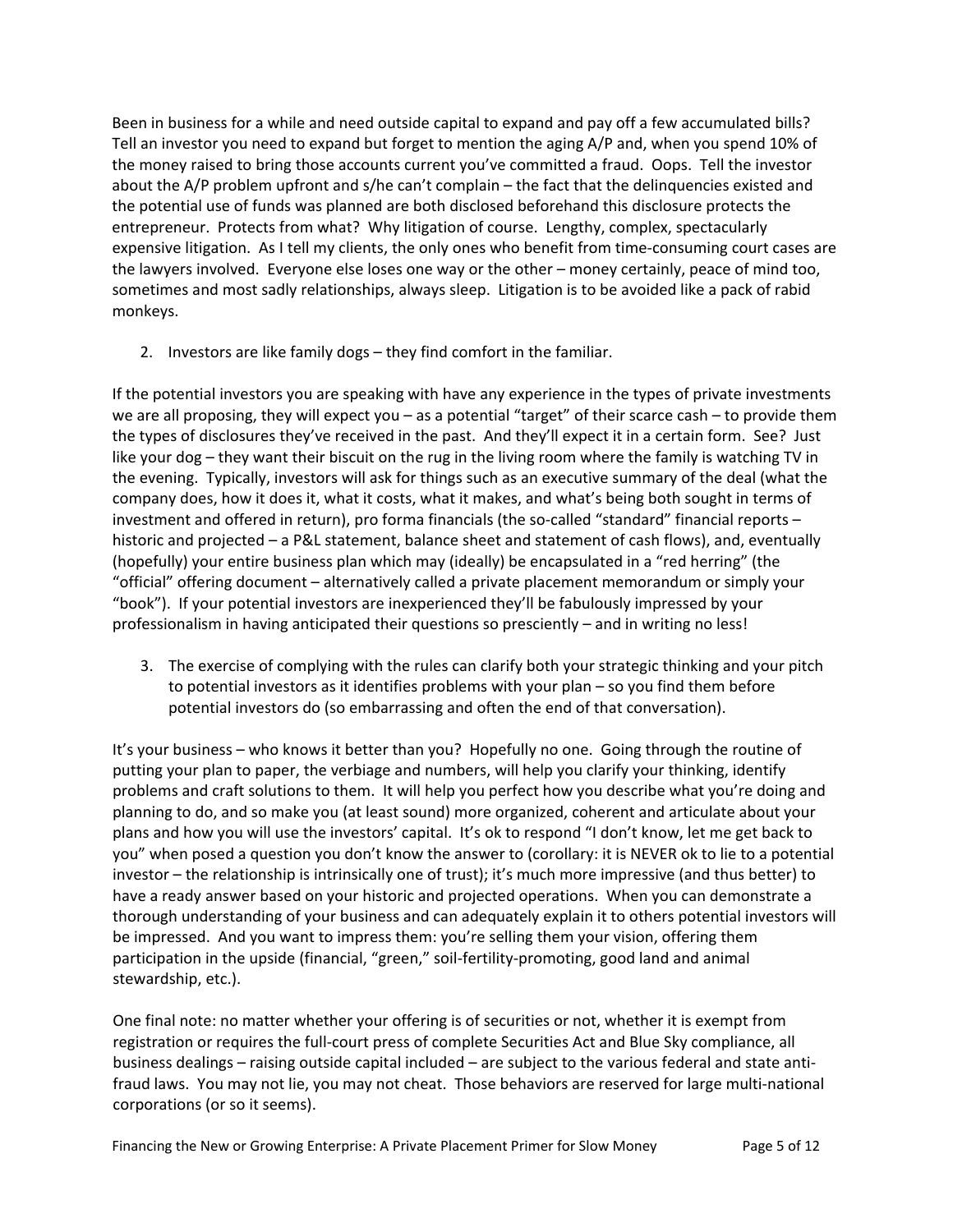So, now that we understand the "why" of financial regulation compliance in the context of raising outside investment, let's turn to the "what" –the mechanism for raising these funds.

#### **Working with Investors**

Investing is the practice of placing funds with a certain entity in the expectation of a return. A return may take many forms. Dividends and yield (interest) on a note are typical examples. Other types of returns are also realizable and sometimes sought by investors. Losses – a reduction in the value of the investment – are sometimes sought for their tax benefits (nuts, right?). Sometimes it's the introduction of a particular product in a given geography, for example when a rural county pays for a large animal vet's education in return for that doctor practicing in the county after graduation for a set number of years. And sometimes, investors look for asset preservation as, for instance, when a group of homeowners in an area invest in a local farm to ensure that open areas remain open, the soil fertile, the land well-tended and cared for.

While all of these things are returns, certainly the most often sought-for return is financial: investors typically seek the return of their capital plus some level of profit in the form of lucre (filthy or otherwise). The discussion in this primer assumes the investors you pitch your deal to are seeking at least some level of financial returns -- even those drawn to Slow Money and its ethos. Those returns may be miniscule or mighty but they include some financial aspect. They likely also, of course, seek some of the "softer" or "green" returns such as sustainable land stewardship, a nice view shed, a protected food shed, locally and humanely raised livestock, etc. Each is valuable.

But regardless of whether your offering holds out the promise for financial or soft returns (or both) you will have to deal with the psychology of your potential investor pool. You will also likely have to deal with the reality of the various federal and state securities laws. So, no matter what the offering, you'll have to craft a deal that works within this context of investor desire and governmental requirements. Your private placement memorandum -- the issuer's book – must reflect this.

In a typical deal, the issuer's management (i.e. you, the entrepreneur) meets with potential investors to introduce them to the company and the offering. While the logic of investing is no doubt obvious to you and your team, investors may require more than one meeting or phone call before they subscribe. Once they agree to participate, you'll want to get them to sign on the dotted line and complete any necessary paperwork – all of which is part of the private placement memorandum.

## *More on Units*

Every deal starts with the offering – the "thing" you are offering to your potential investors in return for their cash, and it's in the form of units. A familiar offering is stock. Stock, of course, is a measure of ownership in the issuer. There are a number of types of stock – common (voting), preferred, senior preferred, subordinate or junior preferred, to name a few. Besides equity an issuer can issue debt (its IOUs). Whether styled bonds or notes, these types of securities are evidence of indebtedness. Debt of course must be paid back; equity typically is not – it either earns a return (a portion of the issuer's profits) or it doesn't (because the issuer is failing and the investment or some portion of it is a loss). And, in between equity and debt there are the so-called "convertible vehicles" which has a nice ring to it. Convertibles have aspects of both debt and equity such that the initial investment is repaid (with interest or without) and, generally once repaid, the debt coverts to equity based on some previously agreed to formula.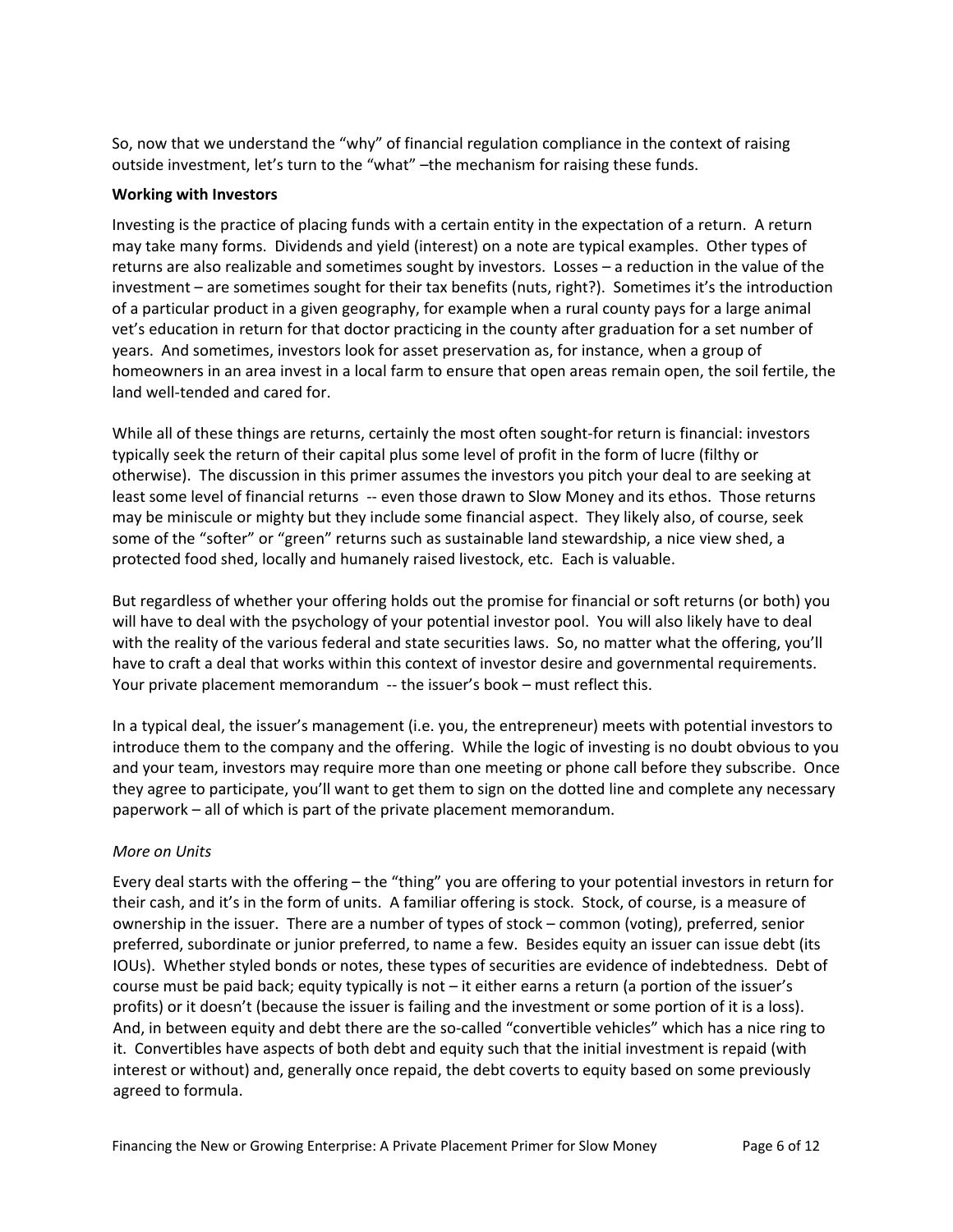Who decides what the offering will be, what the units will consist of? Well, initially, the issuer. The issuer determines whether it will offer debt, equity or some convertible vehicle or even a combination of these along with any preferences. At what price? Again, initially, the issuer determines this. You'll want to consult with an accountant in this regard to determine what the issuer can afford to offer and at what price.

There are a number of commonly used valuation methodologies. Mutliples of annual sales or earnings are commonly used. Som industries have standard measures of what a company may be worth, it's socalled "**enterprise value**." Of course, if the issuer is a start‐up or has limited historical financials to work with it's more of a crap shoot. Here's a conservative approach to pricing: first, you'll have to assign the issuer a "**pre‐money valuation**" by applying some defensible methodology. An accountant can help you determine this. Let's assume the pre‐money valuation is \$1 million, and you're raising \$125,000 through your offering. Now that you have an enterprise value we can price the equity. Assume the issuer has authorized 200 shares of common stock. The per-share price then is \$5,000 (\$1m divided by 200). Thus, in order to raise \$125,000 you'd have to sell 25 shares. Again, this is a very conservative approach to pricing, and depending on a variety of factors you may be able to successfully argue for a higher pre‐ money valuation.

But, in the end, every deal is negotiable until you land the big fish – the "lead investor." A lead investor is typically some one or thing with deep pockets (so they can take a good chunk if not the majority of the offering) and a reputation as a savvy investor. If you find a lead investor but they want a change to the offering , unless that change is financially or ethically a problem or otherwise unreasonable, you're likely well advised to accept the change and amend your offering to the other investors accordingly. Why? Because investors tend to behave like lemmings: once the lead takes the leap the rest will likely follow. Must you have a lead investor? No, but it's often easier to complete – or "close" – your offering if you do as result of the whole "investors like lemmings" thing.

What else is in an offering? Well, depending on the size of the investment sought and its nature, you may offer board representation or other preferences. If your investors are a smart lot, with something valuable and real to contribute to your undertaking – like past growth‐stage company experience, the ability to raise additional funds (should that become necessary), strong networks among distributors, etc. – you may find that having these folks working with you beyond financing your enterprise is a good thing.

## *The Offering: What Form Does it Take?*

Must an offering be in writing? Yeah, pretty much always. Must you have an attorney prepare the documents? Not necessarily. Depending on the complexity of the offering, its size, the number of investors, your comfort with the relevant legal issues and your ability to learn what's necessary, etc., It's not rocket science but it is certainly rather complex, the documentation potentially voluminous. As a result, it may be simply more constructive to engage a professional to lead the issuer's documentation team. Only the entrepreneur can adequately describe, with the necessary ardor and conviction, what, how, why, etc., and you must be prepared to cogently, concisely and in an articulate manner do so – in writing; but an experienced professional can put together the entire offering document, complete any regulatory requirements, and manage the closing and transfer of funds relatively quickly. Is an accountant necessary? Again, the same considerations apply: how complex is the deal and the bookkeeping involved? What is your familiarity preparing and reviewing GAAP financials? It's a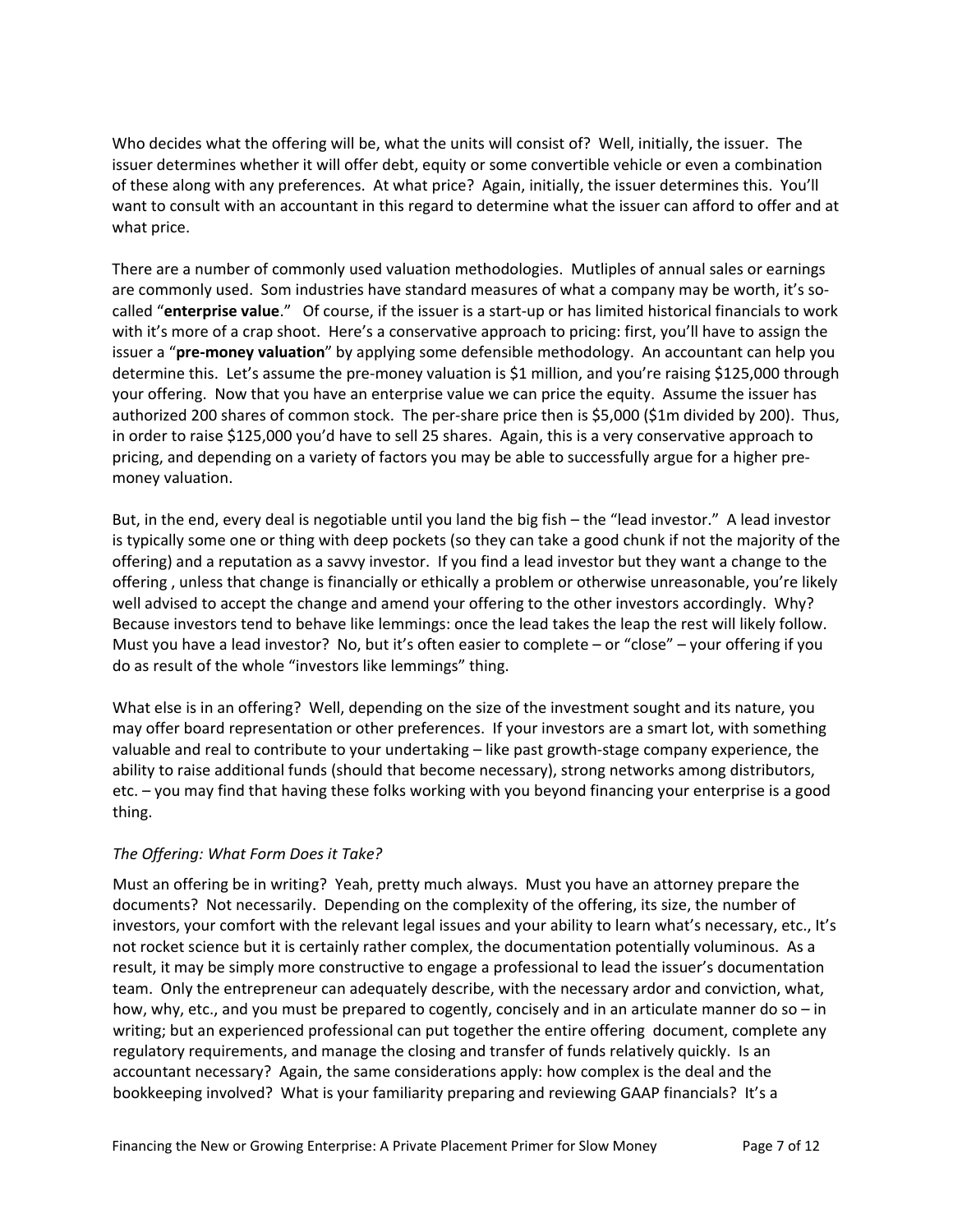balancing act – some people on your team may have the requisite skills and knowledge and you should fill in the gaps with professionals as needed.

So what writing is sufficient? Typically the private placement memorandum may be thought of as a sandwich. The bread in this sandwich is legal, the meat the business plan.

The top layer of bread is boilerplate that accomplishes a number of things. First and foremost, it identifies the issuer and describes the offering. It then proceeds to provide the issuer, its owners (you), directors (you) and managers (you) the fullest extent of liability protection that it can under the law. This is to protect things like your children's home from being the subject of any legal grief due to a business problem that may spring up later if an investor becomes aggrieved due to perceived underperformance of the issuer after the investor agrees to participate. To do this, it expounds at length, in all capital letters, often in bold type, to the effect that only a full‐on idiot would consider investing in the units, that the whole damn thing is likely to end up in the toilet and, if it does tank as any rational being would expect, the investor has no recourse beyond what's described in the boilerplate and should expect to lose the entire amount of their investment in the units. As if that weren't enough, it then goes on to inform any fool still reading that even in the unlikely event the units appreciate in value that no liquid market for the securities in the units exists and, what's more, there's no likelihood that such a market will develop in the future. Furthermore, the securities in the units are unregistered and, as such, are not freely tradable anyway and there's no guarantee that the securities will be registered in the future. Nice, right? Why would anyone say such terrible things about your baby, your company, your %^&\*() offering?!?

The reality, of course, is it isn't quite that bad, but the gist is the same: the opening boilerplate reflects some of the unfortunate realities of entrepreneurship: many ventures fail, and we live in litigious times. So, in its own spectacularly obnoxious way, this part of the private placement memorandum merely ensures that all potential investors are informed of some of the macro truths of the marketplace. This, then, is part of the disclosure discussed above and it serves that purpose. Generally, most potential investors are familiar with these facts so, despite all its upper‐case boldness, the boilerplate is not usually the reason someone declines to subscribe to the offering.

The meat of the private placement memorandum is a business plan in one form or another. Must it be a full-blown, b-school class project kind of thing? No. In fact, it shouldn't be – that would be way too long. But it must contain certain things to adequately describe the issuer and its plan, make the case for the investment itself and its price (so you'll need to include adequate financial statements as described in the next paragraph), describe the risk factors that the issuer faces and how they will be overcome, and depending on which exemption from the SEC's securities registration rules the issuer is relying on, meet any regulatory disclosure obligations (more on this below). So in this section of the private placement memorandum, the issuer gets to trumpet its merits and provide a counterweight to the opening boilerplate's warnings. Note, however, that this section is also primarily about disclosure – we are describing the deal and why it makes sense in the context of potential stumbling blocks.

The bottom slice of bread is the subscription agreement. Also included in this section are any subscriber questionnaires that may be desired (identifying subscribers with a high degree of precision is a good idea so you know who you're now doing business with) or required (see the section on Reg D, below).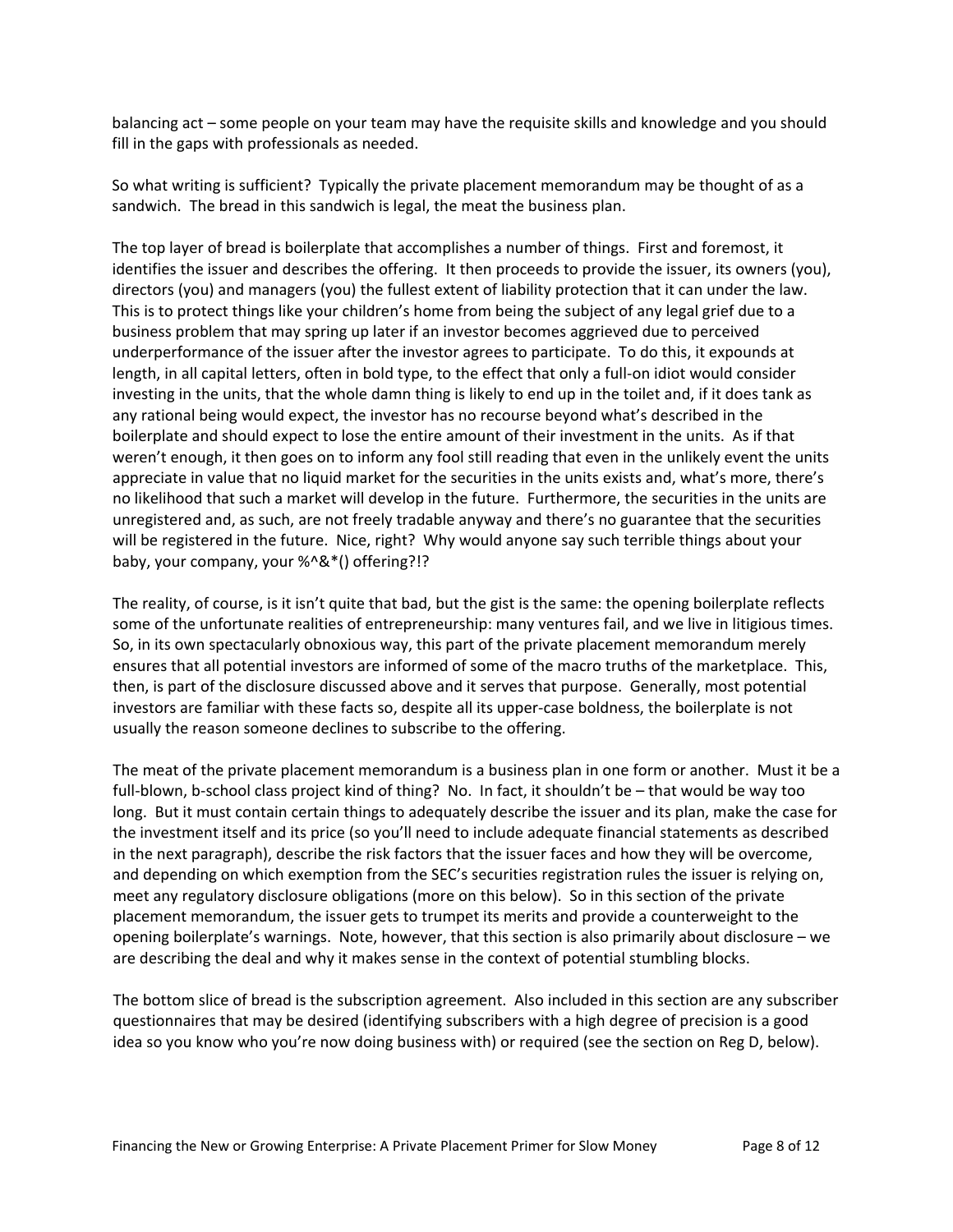That's it. That's the private placement memorandum. It's what you give to potential investors interested in becoming subscribers, and it's what you or your attorney will possibly file to comply with the applicable state Blue Sky laws if required.

A note on business plans: there's been a bit written lately in the popular press about the value of business plans. The received wisdom is that a business plan is an indispensible tool to assist the entrepreneur in planning a business. After all, a properly constructed business plan will require that you think about your business (whether proposed or existing) in an holistic fashion. You will have to come to terms with the competitive environment, the risks associated with the undertaking, to whom you will market and how, how much money is required, where it will come from, what form the units will take and at what price, etc. A well thought out business plan, therefore, can be expected to be a lengthy, detailed and often technical document. It is not unusual for it to run up to 100 pages or more. And thus the rub: who is going to read such a thing? Certainly the entrepreneur and key team members should – they should author and study it. But, unless your grandparents are still with us, it's unlikely that anyone else will have the desire to read your stellar prose and work through the complicated financials. Indeed many investment bankers and other professional investors state outright that they won't read it. So why bother? Two reasons: first, it forces you to take an holistic view of your business and deal with the myriad issues confronting it and working against its success. Second, writing the detailed treatise permits you to write what the investors will read – the executive summary. The executive summary provides a brief description of what is in the business plan, hitting its high points; it is typically this summary treatment of your business plan that will make its way into your private placement memorandum. The executive summary usually serves as an introduction to the full business plan and, for this reason, many entrepreneurs attempt to write it first. This is a mistake. Take the time, do the work, write the business plan. Then write the executive summary. Thus the business plan is indispensible.

## **Making the Unregistered Offering: Regulation D**

Once you've determined to make an offering of securities, you will want to ensure that it is exempt from the full registration requirements of the federal securities laws. There are a number of ways to do this but, by far, the most common is to make what is known as a "Reg D" offering. Reg D refers to Regulation D of the federal Securities Act of 1933. Reg D provides 3 exempt offering modalities designed to permit an issuer to raise varying amounts of money from outside investors by selling exempt securities in the issuer. Each of the 3 modalities is covered by its own section of Reg D – Section 504, 505 and 506. Besides capping the amount of money that may be raised by a particular offering, the various Sections (sometimes called "Rules") proscribe the number of "accredited" and "unaccredited" investors the offering may accept, requiring greater disclosures for larger offerings and those involving more unaccredited investors.

An **accredited investor** is defined by the federal securities laws as an entity (human or otherwise) that meets certain criteria which are proxies for investing acumen or at least the ability to absorb a financial loss; unaccredited investors are any entity that isn't accredited. So what is an accredited investor? An accredited investor, generally, is an entity – human or not – that is presumed to have a degree of financial sophistication and wherewithal which, together, enables such an investor to adequately review an offering to determine if it is suitable for that investor and the ability to withstand the total loss of their investment in the offering if the deal goes bad. The regulations define the following as *de facto* accredited investors: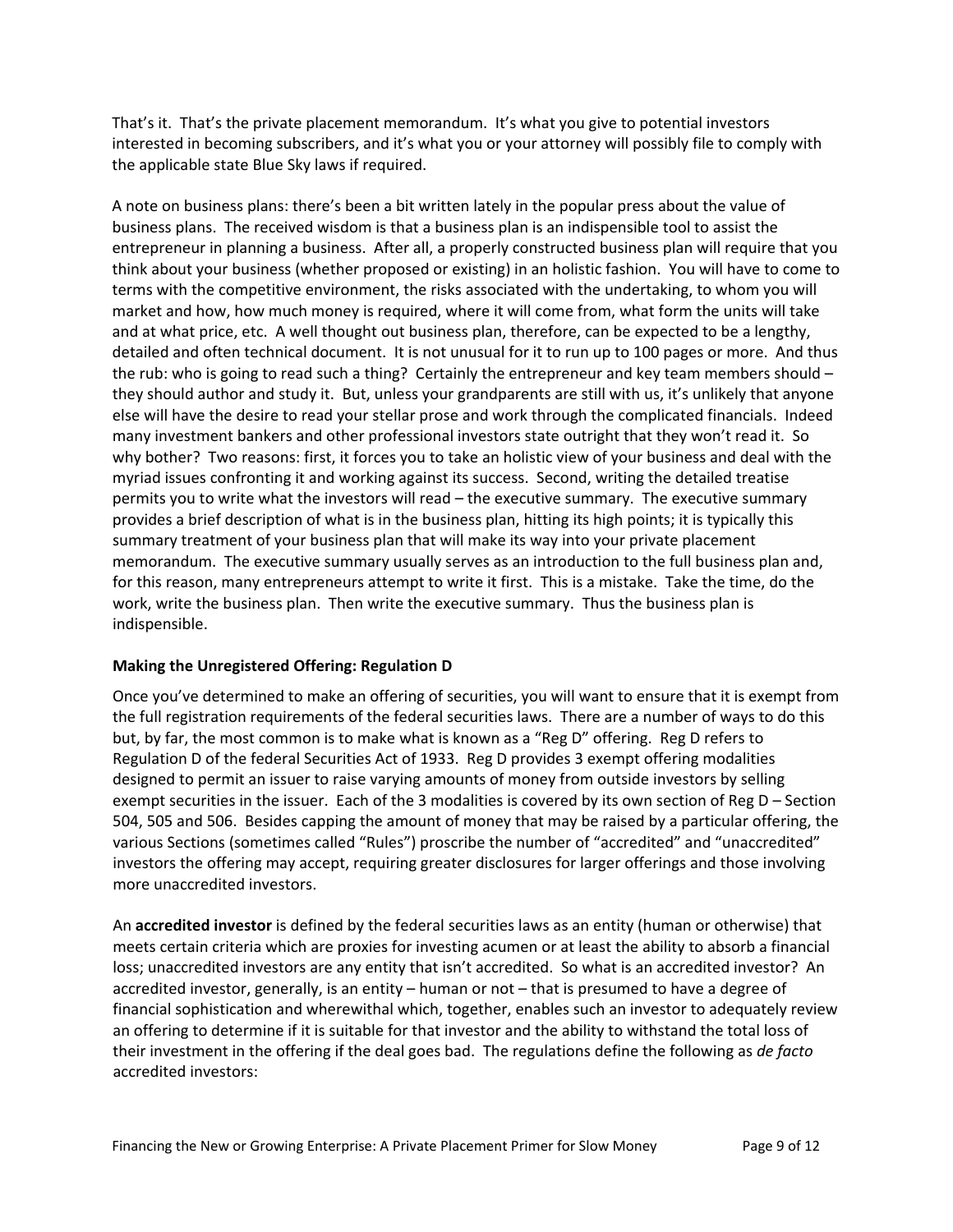- 1. Banks, savings and loans, registered broker/dealers of securities, insurance companies, and registered investment and business development companies. Also employee benefit plans with assets in excess of \$5 million established by a state or any of its political subdivisions (such as a county or municipality), and employee benefit plans as defined by the federal Employee Retirement Income Security Act of 1974 (commonly known as "ERISA") but only if the decision to invest is made by a plan fiduciary that is either a bank, savings and loan, insurance company or registed investment advisor unless the plan has assets in excess of \$5 million (in which case the fiduciary need not be any of the listed types). Self‐directed retirement plans are also accredited so long as the decision‐maker him/herself is also accredited.
- 2. A private business development company as defined in Section 202(a)(22) of the Investment Advisers Act of 1940.
- 3. A 501(c)(3) corporation (as defined by the Internal Revenue Code) or a "Massachusetts" or similar business trust or partnership provided, however, that such entity not be formed specifically to acquire the securities being offered and that it have total assets in excess of \$5 million.
- 4. Any director, officer or general partner of the issuer or the director, officer or general partner of a general partner of the issuer.
- 5. A person whose individual net worth, or joint net worth with such person's spouse, at the time of the purchase exceeds \$1 million.
- 6. A person with an individual income in excess of \$200,000 in each of the 2 most recent years or joint income with his or her spouse in excess of \$300,000 in each of those years, and a reasonable expectation that such income levels will be achieved or surpassed in the current year.
- 7. A trust with total assets exceeding \$5 million so long as it is not formed for the specific purpose of purchasing the securities and the decision to purchase is "directed" by a sophisticated investor.
- 8. Finally, any non‐human entity all the equity owners of which are, themselves, accredited investors.

Clearly, most of us are interested in definitions 5 and 6 – natural persons (i.e. humans and not corporations or trusts). Note that these definitions have not changed much in the time since Reg D was first promulgated (1982), so inflation has effectively increased the pool of accredited investors well beyond what the SEC had in mind when it crafted the Rules. This clearly works in issuers' favor.

Any investor not within the 8 categories listed above is **unaccredited**. An unaccredited investor may, however, still be considered sophisticated within the meaning of the Rules if they, either on their own or with their "purchaser representative(s) has such knowledge and experience in financial and business matters that he is capable of evaluating the merits and risks of the prospective investment, or the issuer reasonably believes immediately prior to making any sale that such purchaser comes within this description." Thus, if an unaccredited investor is represented by a professional ‐‐ a registered investment advisor, an attorney, etc. – they are clearly "**sophisticated**." If they are not, the issuer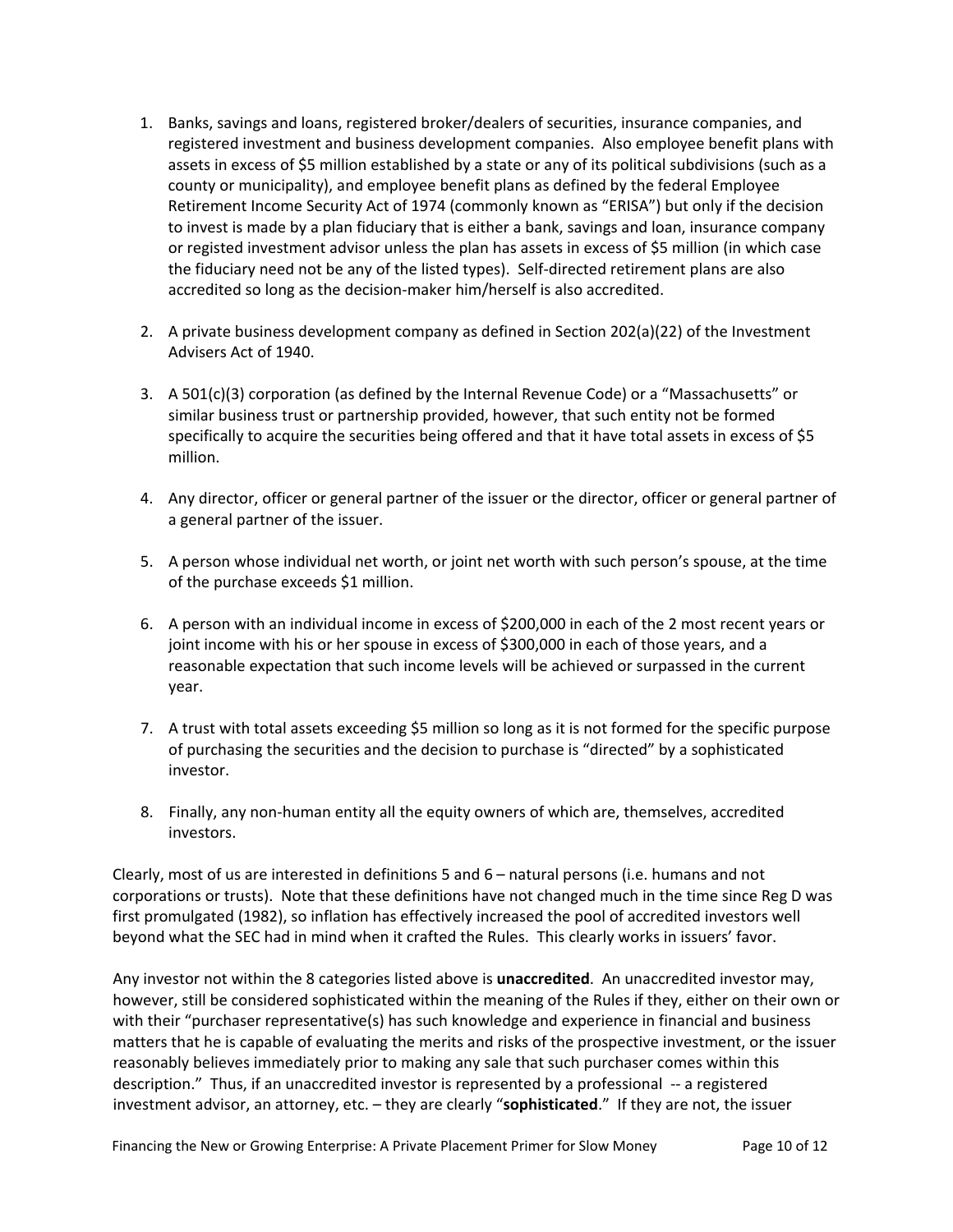should take steps rationally calculated to determine the unrepresented, unaccredited investor's level of comfort with such private placements and their ability to withstand the potential loss of their entire investment in the offering. This is most commonly accomplished through the investor questionnaire discussed above.

What Reg D is, then, is a framework that requires that as the amount of money increases or the number of unaccredited investors exceeds certain thresholds a would‐be issuer must make greater disclosures to would‐be investors. There is, I think, symmetry here: more at stake either in financial terms (the size of the offering) or human (unaccredited investors) the more the issuer most disclose in hopes that such disclosure will prevent investor fraud. Remember, no matter whether you are raising \$10 or \$10 million, from accredited, sophisticated or unaccredited investors, the anti-fraud laws always apply.

Let's now turn to the actual Reg D rules; what they permit, what they prohibit, how they work.

# *Reg. D, Rule 504*

Rule 504 permits an issuer to offer up to \$1 million in its securities in a 12-month period. (Note – that's "offered," not "sold.") The securities may be sold to an unlimited number of investors, and they need not be accredited or sophisticated. Rule 504, however, prohibits "general solicitation" and advertising of the offering. In practice this means that you can only pitch your offering to folks or funds (such as a private equity fund or a family office) you know or are introduced to and not by any advertising (in any medium) or notices or even at a "seminar or meeting whose attendees have been invited by any general solicitation or general advertising." This rule against advertising/soliciting will be waived if the offering is registered under at least one state's Blue Sky laws that require the issuer to make substantive disclosures to investors as part of the offering. Issuers under Rule 504 must file a form with the SEC no later than 15 days after their first sale of an offered security but this is for identification purposes mainly. This form is called Form D and may be found on the SEC's website [\(www.sec.gov\)](http://www.sec.gov/).

Because Rule 504 only permits a raise of up to \$1 million in a year (the offering has a low dollar cap) it requires almost nothing of would‐be issuers unless they want to solicit or advertise. As we'll see, many states' Blue Sky laws require that issuers file with a state agency (often the attorney general's office) an offering document that meets the substantive disclosure requirements of Rule 504 – but they don't entail a review or acceptance of those documents on file; they are there in case a claim of fraud or other illegality is made later and subsequent investigation required.

Not to suggest that raising a million bucks is easy – it typically isn't, indeed raising \$5 million tends to be easier for a variety of reasons – but in some cases it happens just from those we know. Friends, family, business counterparts, etc. In this case, would an issuer looking to raise no more than \$1 million within 12 months who has no need of soliciting or advertising generally or even at all still choose to file a substantive disclosure under a relevant Blue Sky law? Perhaps not – it depends on the various relationships and sums involved. But there might be good cause to do so because, remember, disclosure leads to immunity and properly crafting a private placement memo will help ensure that the disclosures are sufficient.

## *Reg. D, Rule 505*

For issuers seeking to raise up to \$5 million during a 12‐month period, Rule 505 is for you. As with Rule 504, the limitation is to the value of the securities offered, not sold. No more than 35 unaccredited investors may participate in a Rule 505 offering though there is no cap to the number of accredited

Financing the New or Growing Enterprise: A Private Placement Primer for Slow Money Page 11 of 12